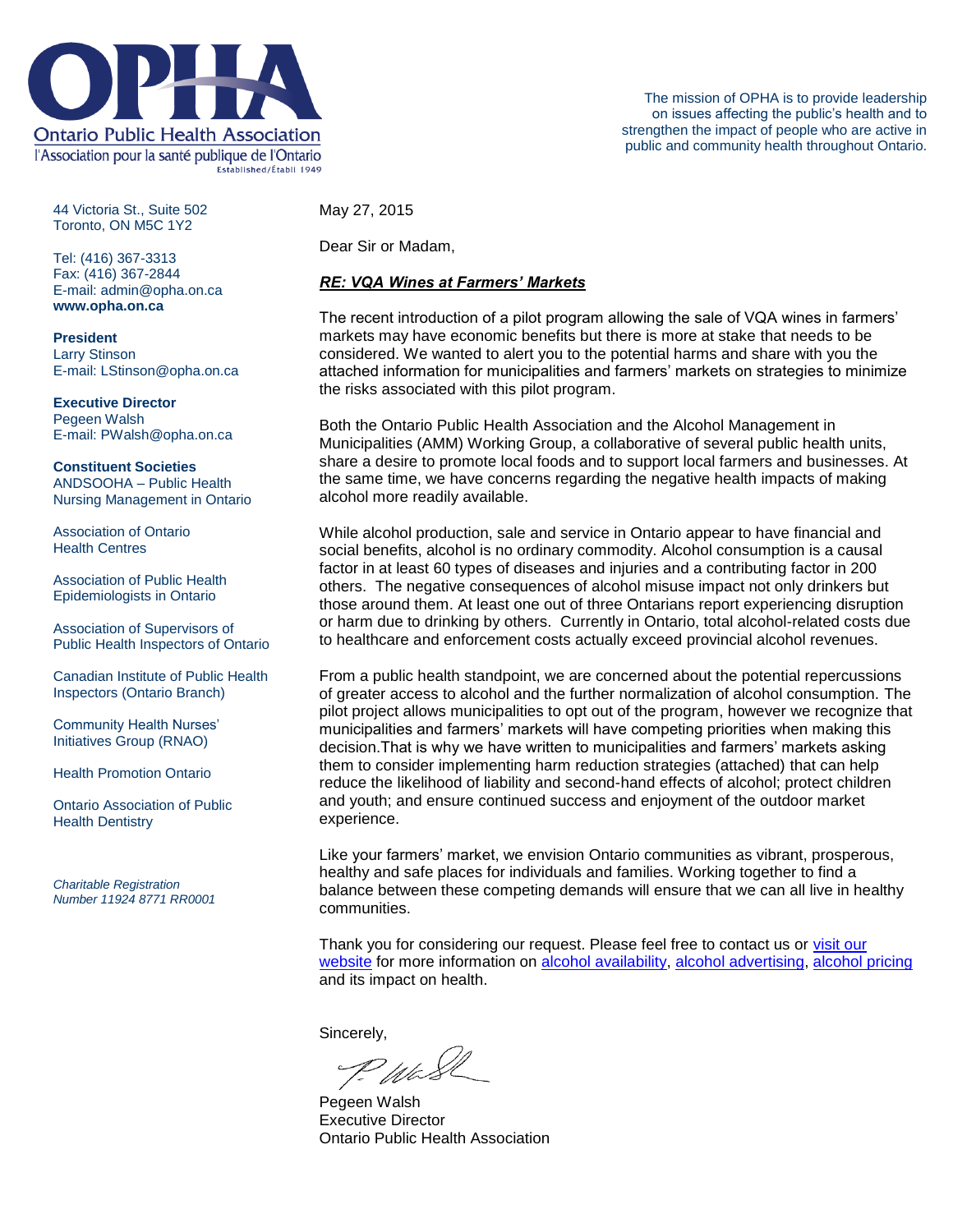

# **Sale of VQA Wines at Farmers Markets: Strategies for Reducing the Potential Harms**

## **1. Limit Alcohol Availability**

#### *Rationale*:

Research has repeatedly demonstrated that as alcohol becomes more available in a community, levels of drinking and alcohol-related harms increase. Evidence shows that controls on hours, days and locations of sale can effectively limit and prevent these impacts.

## *Actions you can take:*

- Make hours of operation of any VQA stalls no less restrictive than those in place for the on-site retail premises of vintners, where sales currently are not allowed to begin until 9:00 am. Place conditions on the timing at which sales and/or sampling occur to reflect the specific nature of the market and its surrounding community.
- Limit the number or proportion of booths dedicated to VQA wine sales to ensure the focus of the market is not on alcohol. Furthermore, municipal staff should be given the discretion to decide which farmers' markets on municipal property might be appropriate (or inappropriate) for participation in the VQA pilot. In addition, staff may set a limit on the numbers (or proportion) of stalls allowed to provide alcohol samples.
- The legislation stipulates that wineries must store their products in the location covered by their license. They are not allowed to warehouse products on site at (or nearby) the market. The Alcohol and Gaming Commission of Ontario should be notified if lack of compliance is indicated. This may require the deployment of municipal staff for compliance checking if the market is on municipal property.

## **2. Ensure the Responsible Sale and Promotion of Alcohol to Protect Children and Youth and to Encourage Moderate Drinking**

## *Rationale:*

Exposure to advertising shapes youths' attitudes to alcohol, influences the age an adolescent starts drinking, and leads to heavier drinking amongst those who already drink. Additionally, maintaining a certain level of pricing is one of the most effective means to reduce alcohol consumption in the general population and minimize alcohol-related harm.

#### *Actions you can take:*

 Consider the demographics and nature of the various farmers' markets. Where there is a high attendance of youth and young children, consider opting out of selling alcohol at these venues.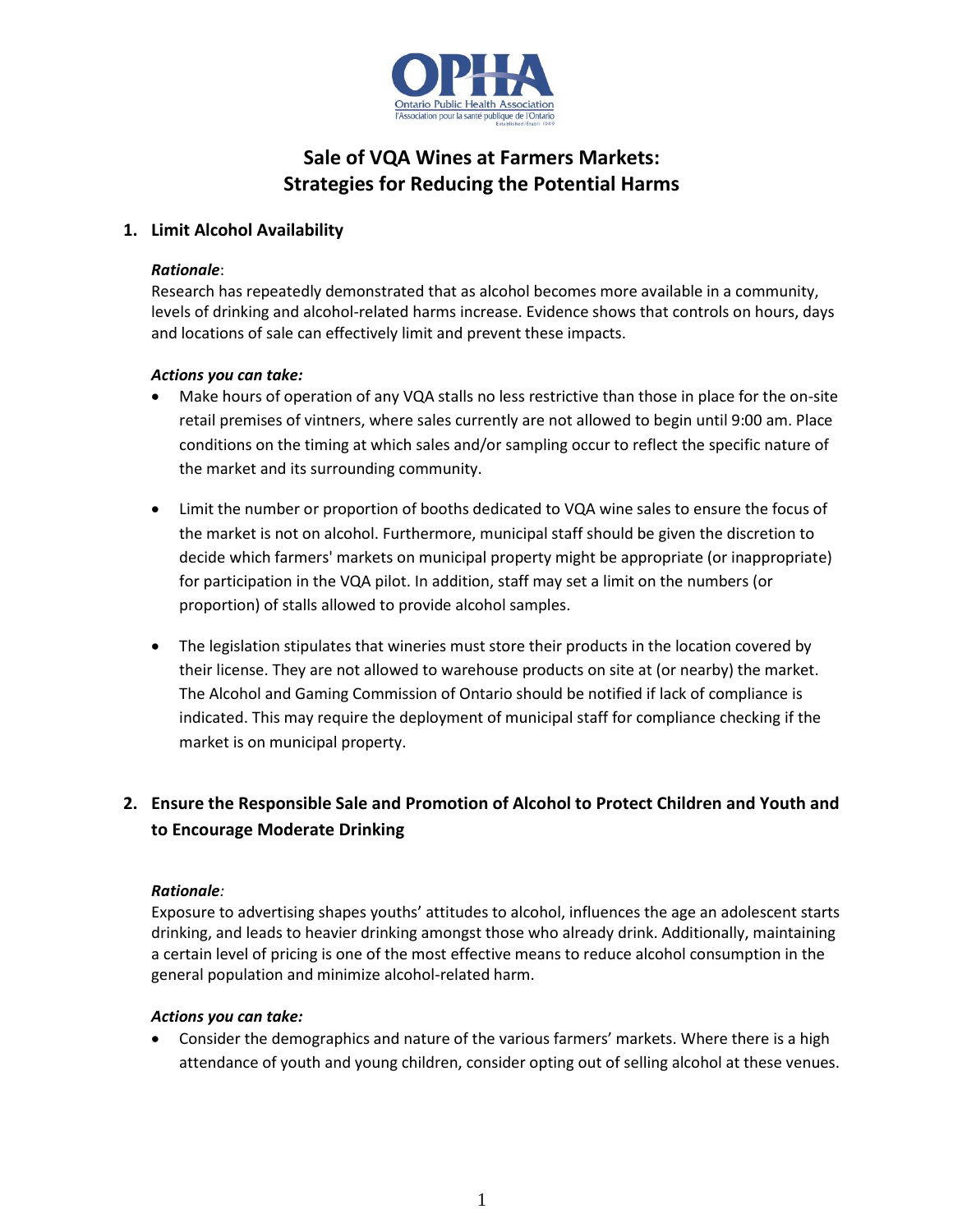- Where VQA wine vendors are included at a farmers' market, alcohol sale and sampling should be confined to a designated area.
- VQA wine sales at farmers' markets should conform to existing rules around alcohol marketing and advertising.<sup>1</sup>

## **3. Foster Safety and Reduce Liability**

#### *Rationale*:

Depending on the location, organizing groups and/or municipalities can be held liable should there be an alcohol-related incident arising from the sale and/or sampling of alcohol. The insurance provider may require additional risk-reduction measures**.** Keeping VQA wine sales and sampling separate from other goods may facilitate the regulation and control of alcohol. Information and/or signs posted about low-risk drinking allow consumers to make informed decisions about alcohol.

#### *Actions you can take:*

- Tastings at farmers' markets, if permitted, should be required to comply with appropriate sampling guidelines**.** Consider additional measures including: ensuring food is available and sample portion sizes are minimal (i.e., less than 60 ml/2 oz. for wine); limiting the number of samples per customer; not allowing customers to take samples outside the designated area for sampling at the stall; charging a nominal fee for samples on a cost recovery basis; posting/providing information on the low-risk alcohol drinking guidelines<sup>"</sup> and the risks of alcohol during pregnancy.<sup>"</sup> Organizers of farmers' markets may want to consider establishing sampling guidelines as has been done by the Toronto Farmers' Market Network.<sup>iv</sup>
- As a matter of course, licensed wineries must ensure that the workers hold an approved server training certificate (e.g. Smart Serve). Market organizers could make it a requirement that the winery provide proof that staff is Smart Serve trained.
- Farmers' markets on municipal property should ensure that they comply with any municipal alcohol policies that may already be in place.
- Participating wineries could be required to include messaging (e.g., through posters) regarding drinking and driving and preventing alcohol consumption during pregnancy.

#### *More about the Ontario Public Health Association*

*OPHA has established a strong record of success as the voice of Public Health in Ontario. We are a memberbased, not-for-profit association that has been advancing the public health agenda since 1949. OPHA provides leadership on issues affecting the public's health and strengthens the impact of those who are active in public and community health throughout Ontario. OPHA does this through a variety of means including advocacy, capacity building, research and knowledge exchange and transfer. Our membership represents many disciplines from across multiple sectors.*